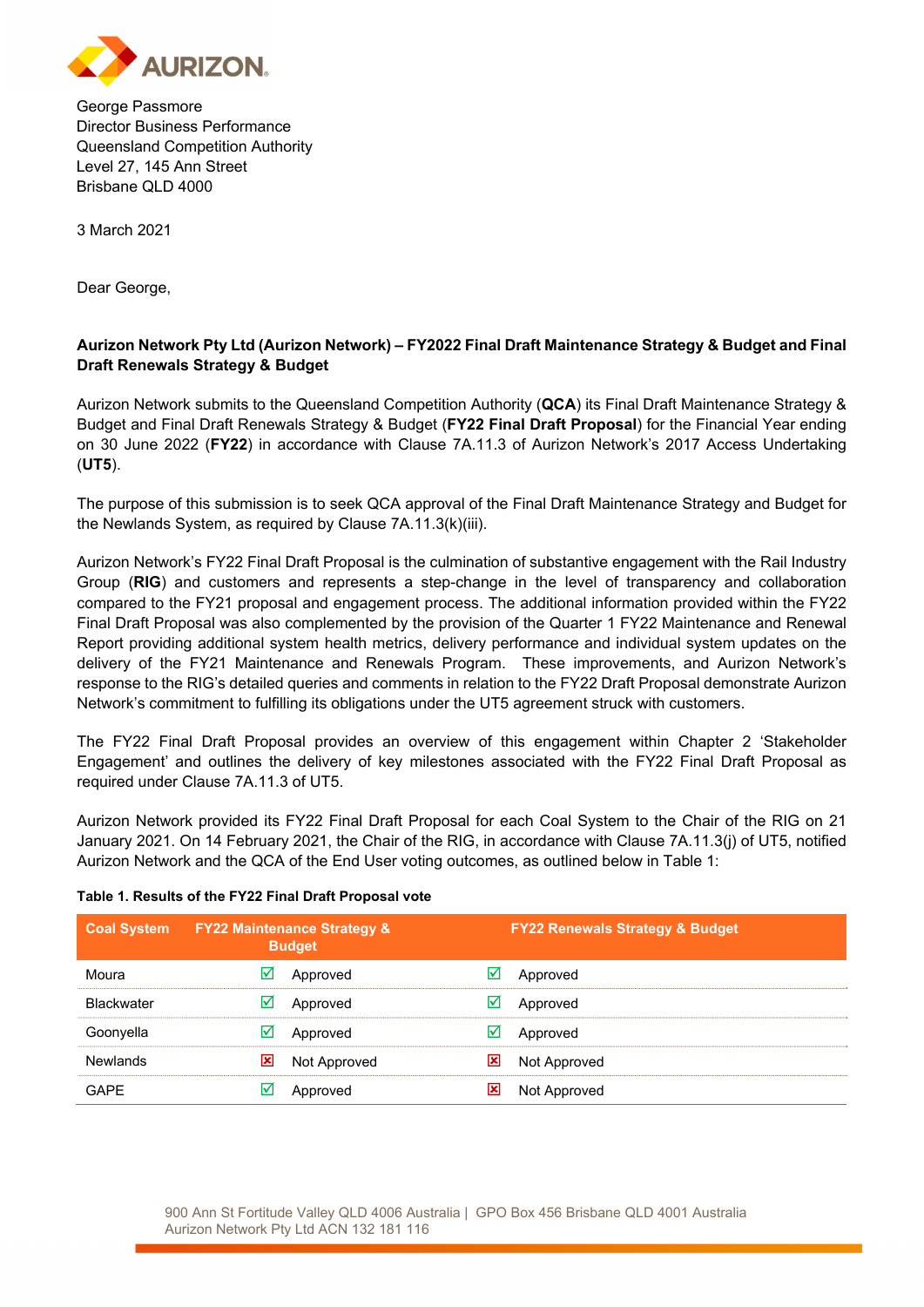

Aurizon Network notes that as per Clause 7A.11.3(j)(i):

- A Special Majority of End Users have approved Aurizon Network's Final Draft Maintenance Strategy and Budget for Blackwater, Goonyella, Moura and Goonyella Abbot Point Expansion (**GAPE**); and
- A Special Majority of End Users have approved Aurizon Network's Final Draft Renewals Strategy and Budget for Blackwater, Goonyella and Moura.

Consistent with Clause 7A.11.3(k)(i), Aurizon Network will implement the approved FY22 Maintenance Strategy and Budget and/or the approved FY22 Renewals Strategy and Budget in each respective Coal System.

Aurizon Network notes that as per Clause 7A.11.3(j)(iii):

- A Special Majority of End Users have elected not to approve Aurizon Network's Final Draft Maintenance Strategy and Budget for the Newlands System; and
- A Special Majority of End Users have elected not to approve Aurizon Network's Final Draft Renewals Strategy and Budget for Newlands and GAPE. As a consequence, Aurizon Network will implement the approved Renewals Strategy and Budget for these Coal Systems.

Consistent with Clause 7A.11.3(m)(iii), Aurizon Network will implement the Final Draft Renewals Strategy and Budget for Newlands and GAPE and will submit its actual costs for Newlands and GAPE in FY22 for QCA approval in accordance with Clause 7A.11.6. Aurizon Network has provided additional information in relation to the allocation of renewals expenditure in the FY22 Annual Review of Reference Tariffs Submission and to customers directly in response to their queries.

In accordance with Clause 7A.11.3(k)(iii), Aurizon Network seeks the QCA's approval of the FY22 Final Draft Maintenance Strategy and Budget for the Newlands System.

Correspondence received from the Chair of the RIG on 16 February 2021 noted that:

*"The key issue which resulted in the Newlands maintenance budget not being approved was the increase in rail grinding costs."1*

Aurizon Network notes that in total the proposed rail grinding costs for the Newlands System for FY22 are in line with the FY21 allowance approved in the UT5 Final Decision<sup>2</sup> of \$1.6m and remains consistent with the FY19 actual grinding costs as anticipated in the customer approved FY2021 Maintenance and Renewals Strategy and Budget.3.

Aurizon Network has provided further information within the appendices of this submission in relation to the procurement of rail grinding services and the competitiveness of the pricing, terms and conditions. Aurizon Network has claimed confidentiality under s239 of the QCA Act for appendices A through to D. Appendix E is suitable for publication.

Please contact Jon Windle at jon.windle@aurizon.com.au if you have any queries in relation to this submission.

Yours sincerely,

Peter Long Head of Finance and Regulation – Aurizon Network

<sup>1</sup> Correspondence from the Chair of the Rail Industry Group to Aurizon Network, 16 February 2021.

<sup>&</sup>lt;sup>2</sup> QCA final Decision on the 2017 Draft Access Undertaking on 6 December 2018

 $^3$  Aurizon Network Maintenance and Renewals Strategy and Budget FY2021 at page 45 and 56.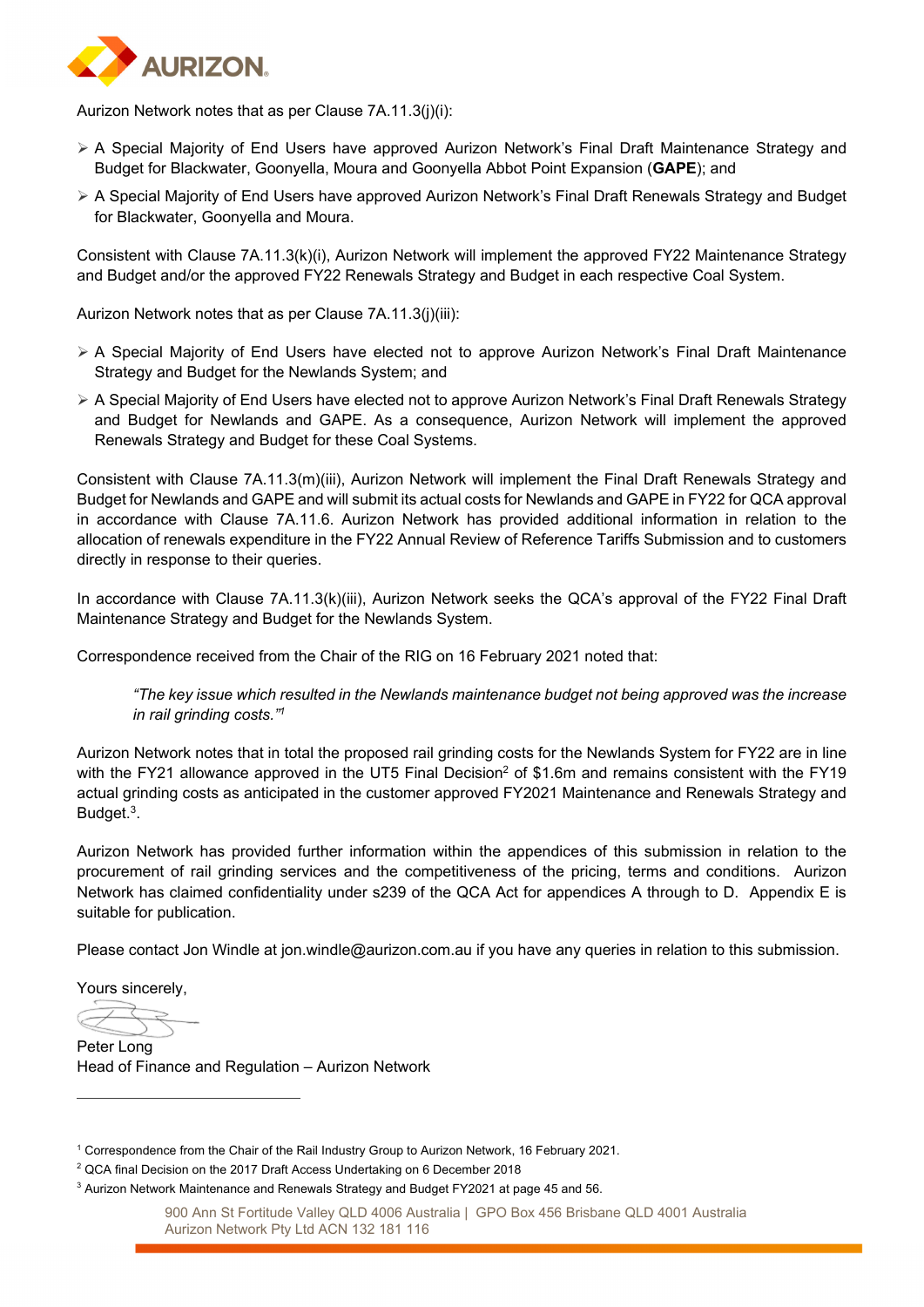

## **Appendix A – Confidential: Additional information to support the QCA's assessment of the proposed Rail Grinding costs**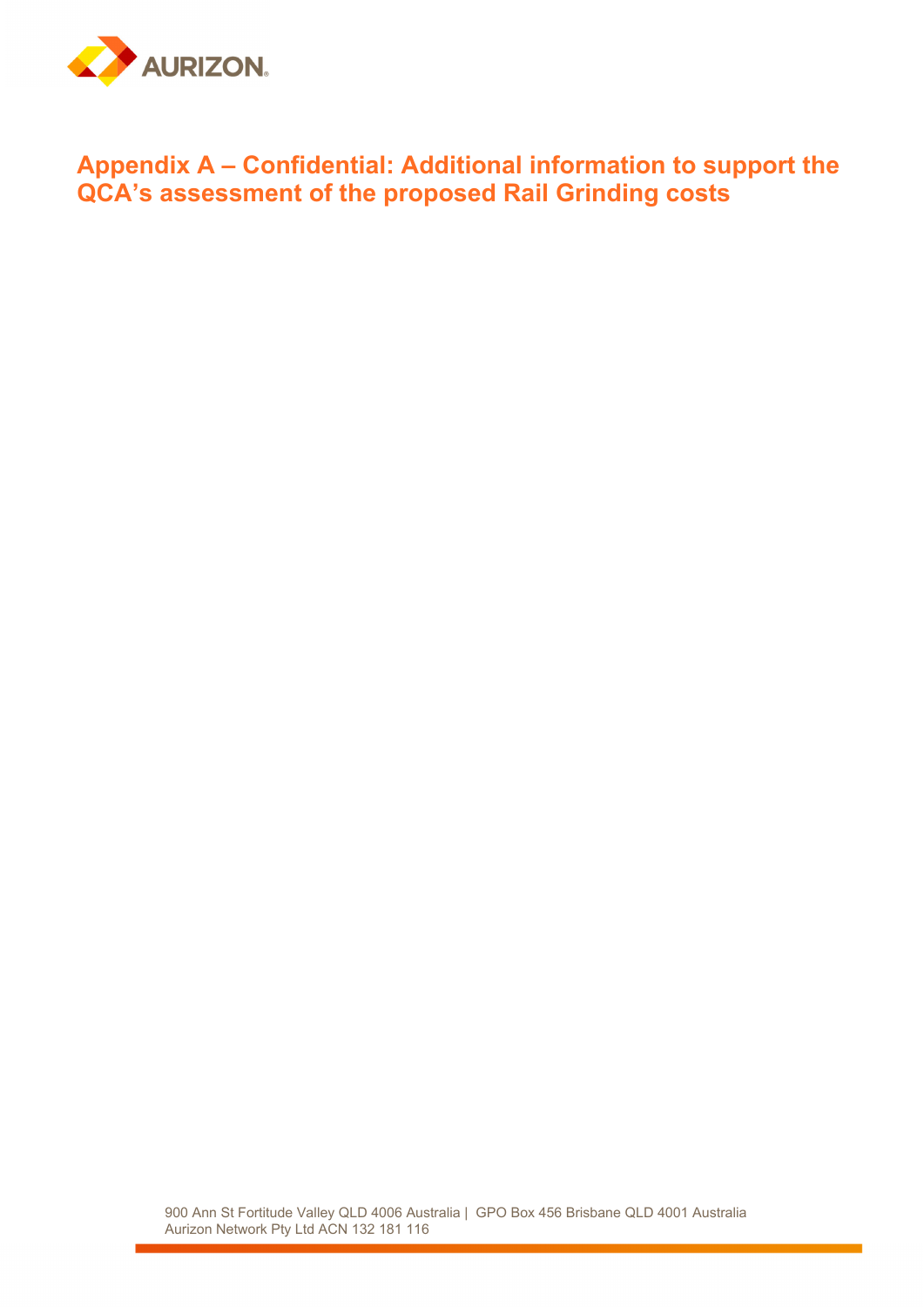

**Appendix B – Confidential: Rail Grinding Presentation to the Chair of the RIG**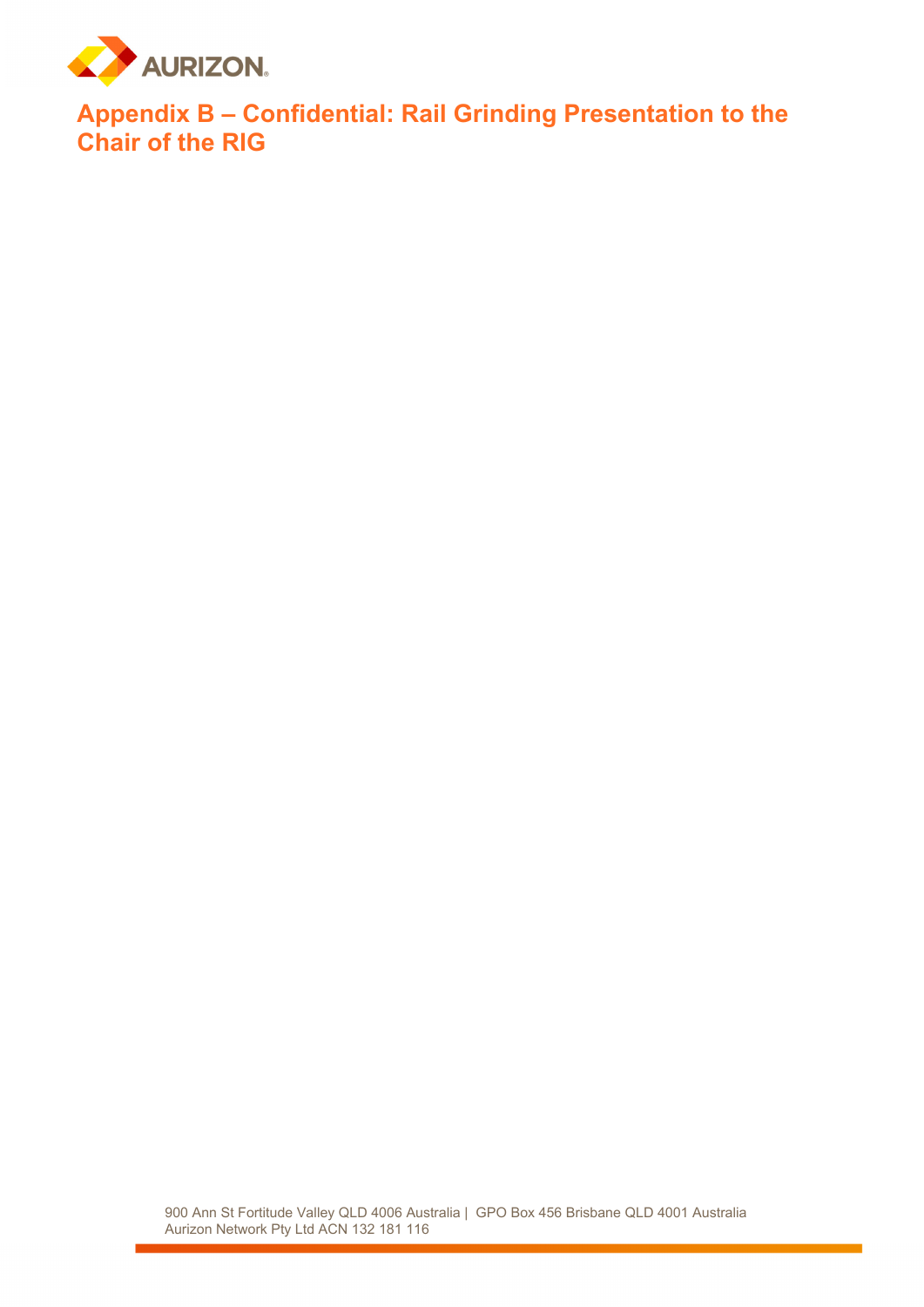

**Appendix C – Confidential: Loram Correspondence**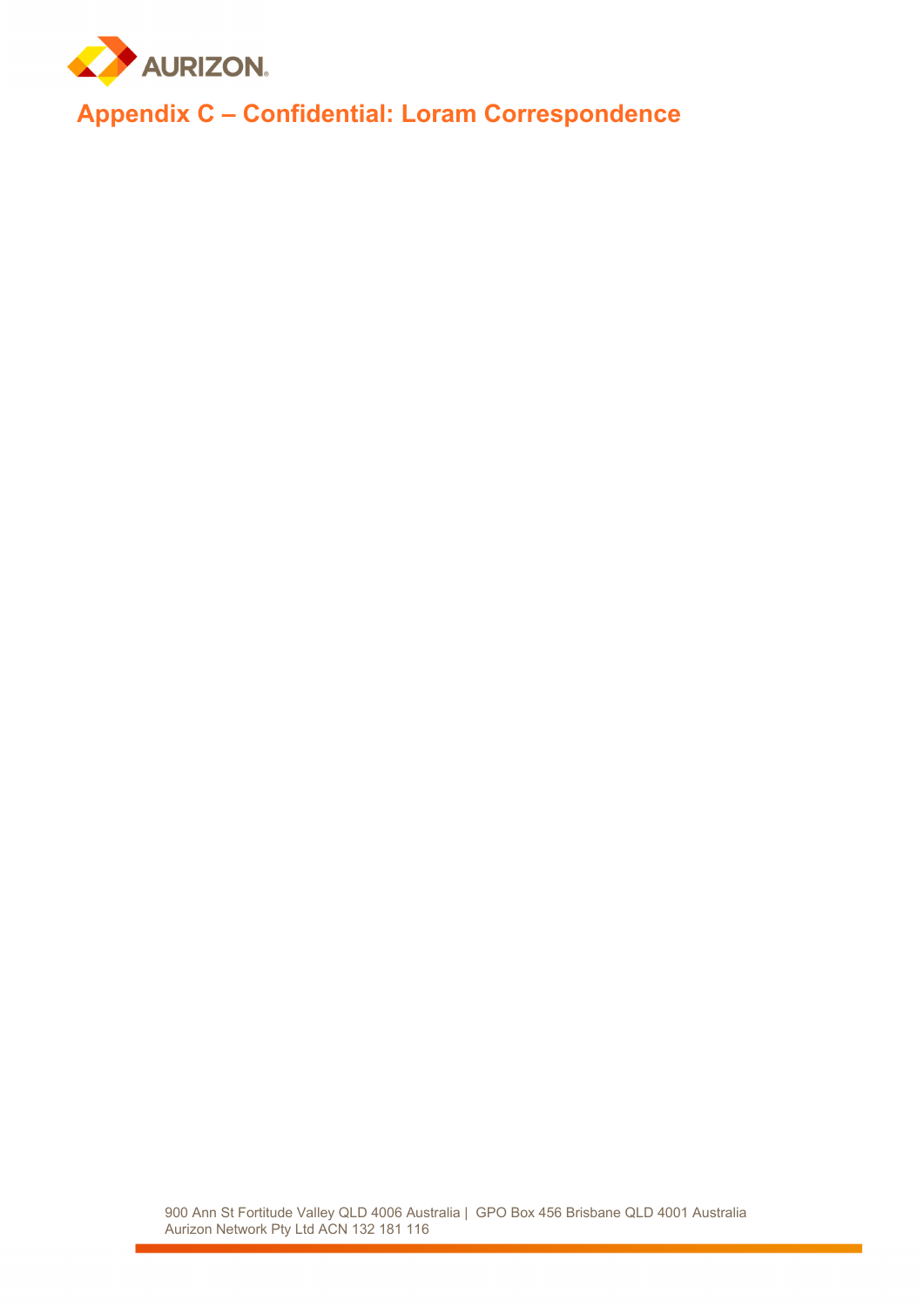

## **Newlands System - FY22 Final Draft Maintenance Strategy & Budget and Final Draft Renewals Strategy & Budget (unredacted version)**

900 Ann St Fortitude Valley QLD 4006 Australia | GPO Box 456 Brisbane QLD 4001 Australia Aurizon Network Pty Ltd ACN 132 181 116